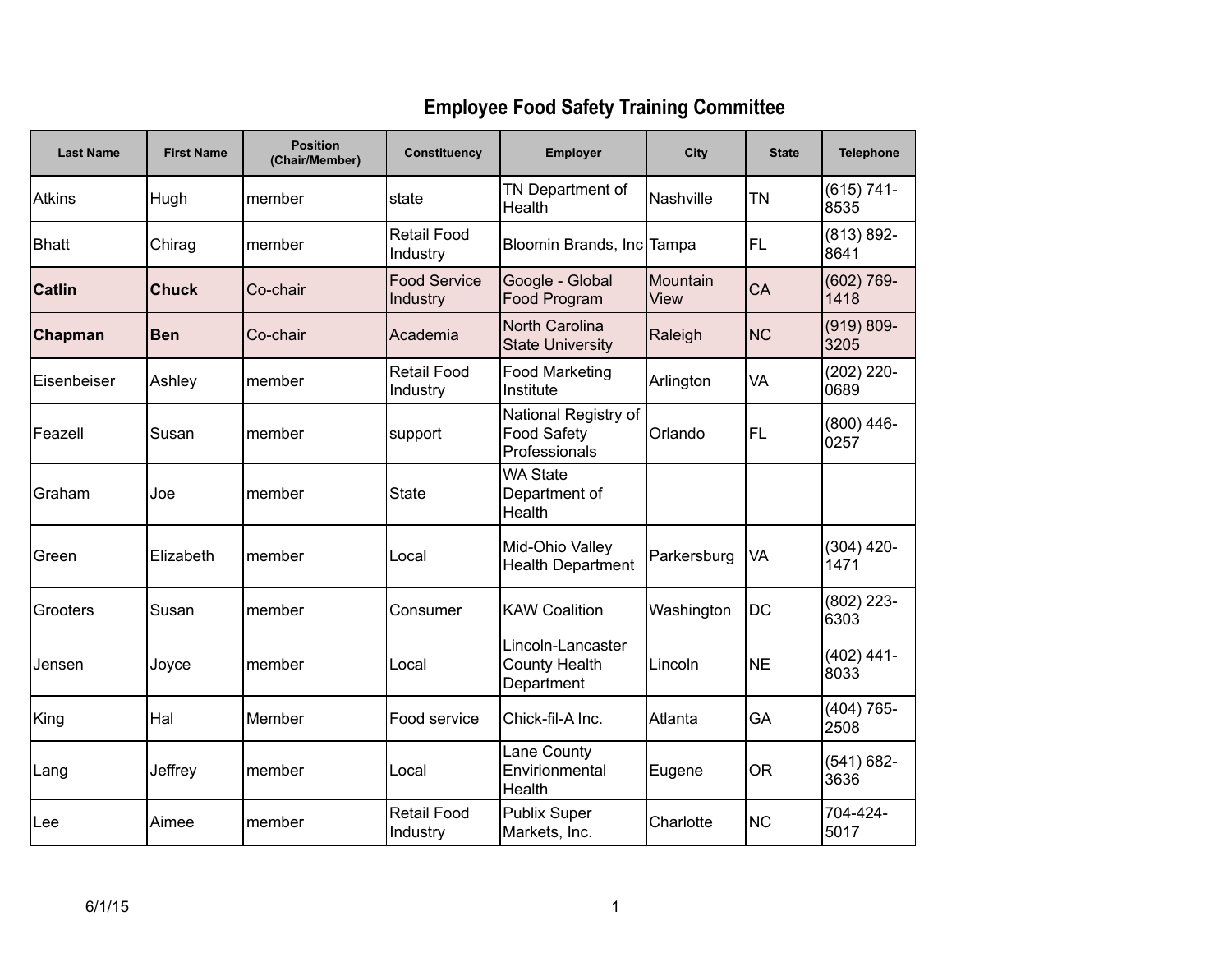| Luebkemann                    | Geoff          | member                                     | Industry<br>Support            | Florida Restaurant<br>and Lodging<br>Associaton | Tallahassee            | FL        | (850) 224-<br>2250    |
|-------------------------------|----------------|--------------------------------------------|--------------------------------|-------------------------------------------------|------------------------|-----------|-----------------------|
| Mull                          | Monique        | member                                     | Local                          | <b>Mesa County</b><br><b>Health Department</b>  | Grand<br>Junction      | CO        | $(970)$ 248-<br>6962  |
| Nelson                        | Laura          | member                                     | Support                        | <b>Alchemy Systems</b>                          | Austin                 | <b>TX</b> | $(512) 637 -$<br>5100 |
| Rosenwinkel                   | Ken            | member                                     | <b>Retail Food</b><br>Industry | Jewel-Osco                                      | Itasca                 | IL        | (630) 948-<br>6787    |
| Tabata                        | Christina      | member                                     | Food service                   | Taco Bell (Yum!)                                | Irvine                 | CA        | $(949) 863 -$<br>4327 |
| Taylor                        | Alan           | member                                     | <b>State</b>                   | Maryland Stae<br>Department of<br>Health        | <b>Balitmore</b>       | <b>MD</b> | $(410) 767 -$<br>8447 |
| Weichelt                      | William        | member                                     | Industry<br>Support            | National Restaurant<br>Association              | Chicago                | IL        | $(312)$ 715-<br>5388  |
|                               |                |                                            |                                |                                                 |                        |           |                       |
| <b>Coleman</b>                | Eric           | <b>CDC Advisor (non-</b><br>voting member) | <b>Advisory</b>                | <b>CDC</b>                                      |                        |           | $(404)$ 488-<br>3438  |
| <b>Hughes</b>                 | <b>Stephen</b> | <b>FDA</b> member<br>consultant            | <b>Advisory</b>                | <b>FDA</b>                                      | <b>College Park MD</b> |           | $(240)$ 402-<br>2833  |
| <b>Tart</b>                   | Alan           | <b>Alternate</b>                           | <b>Advisory</b>                | <b>FDA</b>                                      | <b>Atlanta</b>         | <b>GA</b> | $(404)$ 253-<br>1267  |
|                               |                |                                            |                                |                                                 |                        |           |                       |
|                               |                |                                            |                                |                                                 |                        |           |                       |
| Non-Voting<br><b>Members:</b> |                |                                            |                                |                                                 |                        |           |                       |
| <b>Buchanon</b>               | Janice         | non-voting<br>member                       | Food Industry<br>Support       | The Steritech Group Charlotte                   |                        | <b>NC</b> | $(704)$ 971-<br>6565  |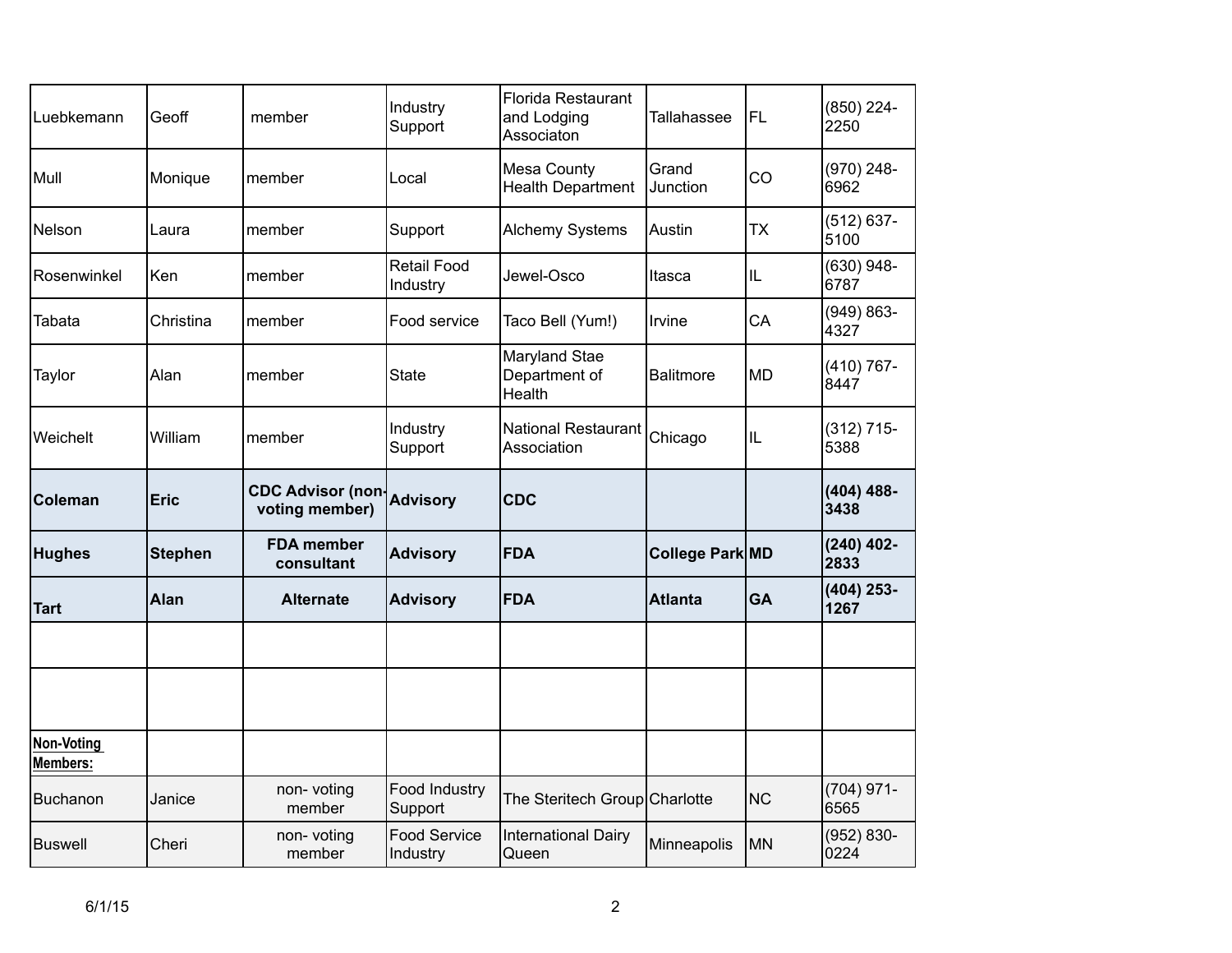| Chong              | Korey        | non-voting<br>member | <b>Food Industry</b><br>Support | <b>Premier Food</b><br>Safety            | Fullerton         | CA        | $(714) 451 -$<br>0075 |
|--------------------|--------------|----------------------|---------------------------------|------------------------------------------|-------------------|-----------|-----------------------|
| Costa              | Cynthia      | non-voting<br>member | <b>State</b>                    | CT Department of<br>Public Health        | Hartford          | <b>CT</b> | $(860) 509 -$<br>7297 |
| <b>Deslauriers</b> | Susan        | non-voting<br>member | <b>Retail Food</b><br>Industry  | <b>Big Y Foods</b>                       | Springfield       | <b>MA</b> | $(413) 504 -$<br>4452 |
| Eckhardt           | Christina    | non-voting<br>member | Food Industry<br>Support        | Aramark                                  | Philadelphia      | PA        | $(267)$ 939-<br>4894  |
| Eisenbeiser        | Ashley       | non-voting<br>member | <b>Retail Food</b><br>Industry  | <b>Food Marketing</b><br>Institute       | Arlington         | VA        | $(202)$ 220-<br>0689  |
| Eisenberg          | Miriam       | non-voting<br>member | Food Industry<br>Support        | Ecosure, A Division<br>of Ecolab         | Lincolnshire      | IL        | $(847)$ 597-<br>9848  |
| Espinoza           | Albert       | non-voting<br>member | <b>Retail Food</b><br>Industry  | <b>HEB</b>                               | San Antonio       | <b>TX</b> | $(210) 884 -$<br>5783 |
| Follett            | Emilee       | non-voting<br>member | Food Industry<br>Support        | StateFoodSafety.co<br>m                  | Orem              | UT        | $(801) 805 -$<br>4679 |
| Kim                | James        | non-voting<br>member | Food Industry<br>Support        | <b>Premier Food</b><br>Safety            | Fullerton         | CA        | $(714) 451 -$<br>0075 |
| Lewis              | Christie H.  | non-voting<br>member | Food Industry<br>Support        | StateFoodSafety.co<br>m                  | Orem              | UT        | $(801) 805 -$<br>1872 |
| Maeson             | Jordon       | non-voting<br>member | Food Industry<br>Support        | Safer Dining LLC                         | St.<br>Petersburg | <b>FL</b> | $(727)$ 422-<br>7392  |
| McMahan            | Thomas       | non-voting<br>member | Food<br>Retail/Industry         | Meijer                                   | Grandville        | MI        | $(616)$ 249-<br>6035  |
| Nakamura           | George       | non-voting<br>member | Food Industry<br>Support        | StateFoodSafety.co<br>m                  | Orem              | UT        | $(801)$ 494-<br>1879  |
| Turner             | <b>Brian</b> | non-voting<br>member | <b>Food Service</b><br>Industry | Sodexo                                   | Downers<br>Grove  | IL        | $(847) 682 -$<br>5672 |
| Tyjewski           | Susan        | non-voting<br>member | <b>Food Service</b><br>Industry | <b>CKE Restaurants</b><br>Holdings, Inc. | Anaheim           | CA        | $(714) 254 -$<br>4552 |

## **Resigned from Committee**

| <sup>I</sup> Catalan<br>. . | Linda | Imember | Hndustrv | Brinker International Dallas |  | IT۱.<br>$\sqrt{ }$ | (972)<br>$-$<br>7 U-<br>8746 |
|-----------------------------|-------|---------|----------|------------------------------|--|--------------------|------------------------------|
|-----------------------------|-------|---------|----------|------------------------------|--|--------------------|------------------------------|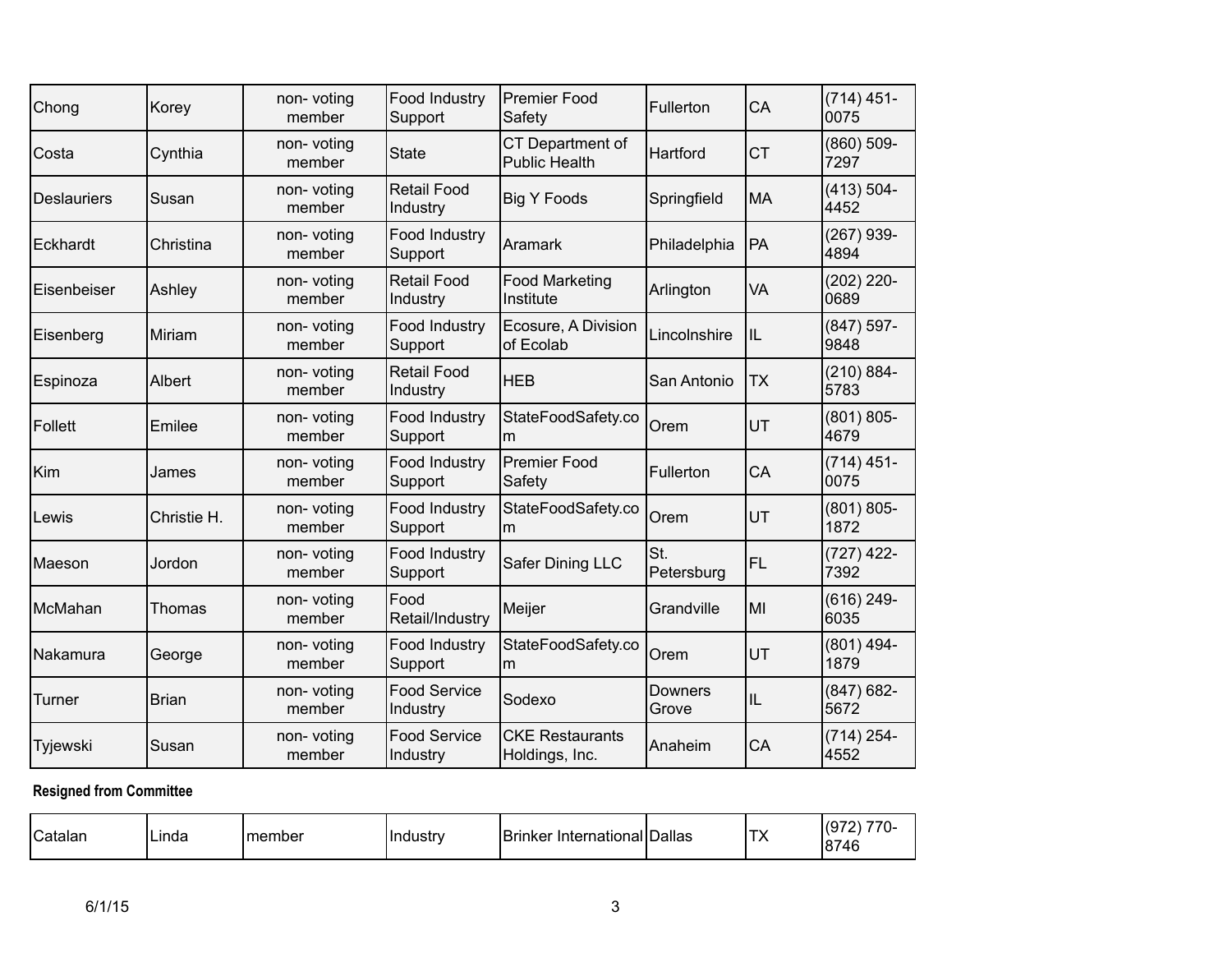hugh.atkins@tn.gov

ChiragBhatt@BloominBrands.com

catlin@google.com

benjamin\_chapman@ncsu.edu

## aeisenbeiser@fmi.org

sfeazell@nrfsp.com

joe.graham@DOH.WA.GOV

elizabeth.s.green@wv.gov

susangrooters@gmail.com

jjensen@lincoln.ne.gov

hal.king@chick-fil-a.com

jeffrey.lang@co.lane.or.us

aimee.lee@publix.com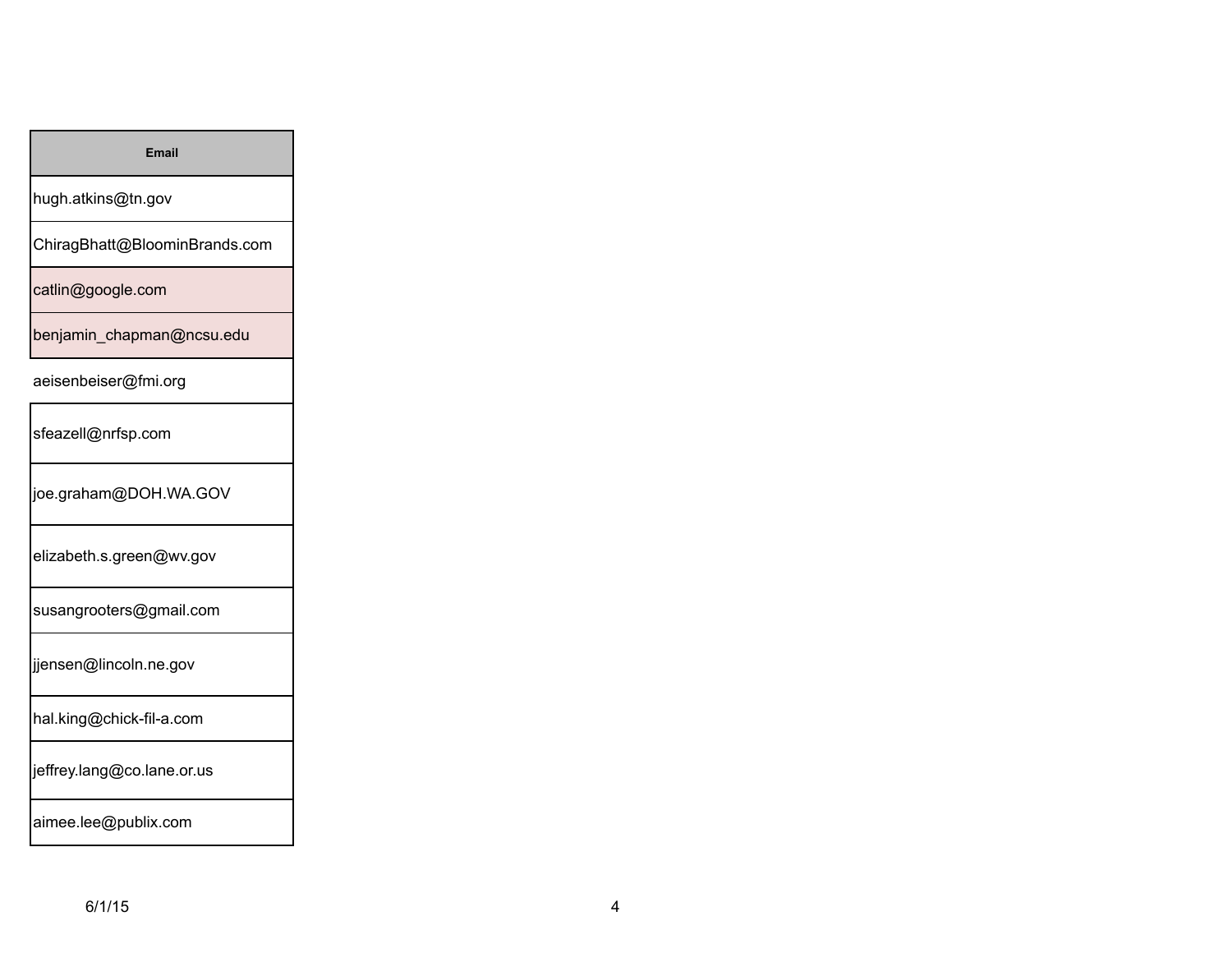| gluebkemann@frla.org            |
|---------------------------------|
| monique.mull@mesacounty.us      |
| laura.nelson@alchemysystems.com |
| ken.rosenwinkel@jewelosco.com   |
| christina.gallegos@tacobell.com |
| alan.taylor@maryland.gov        |
| wweichelt@restaurant.org        |
| EColeman@cdc.gov                |
| stephen.hughes@fda.hhs.gov      |
| alan.tart@fda.hhs.gov           |
|                                 |
|                                 |
|                                 |
| janice.buchanon@steritech.com   |
| cheri.buswell@idq.com           |